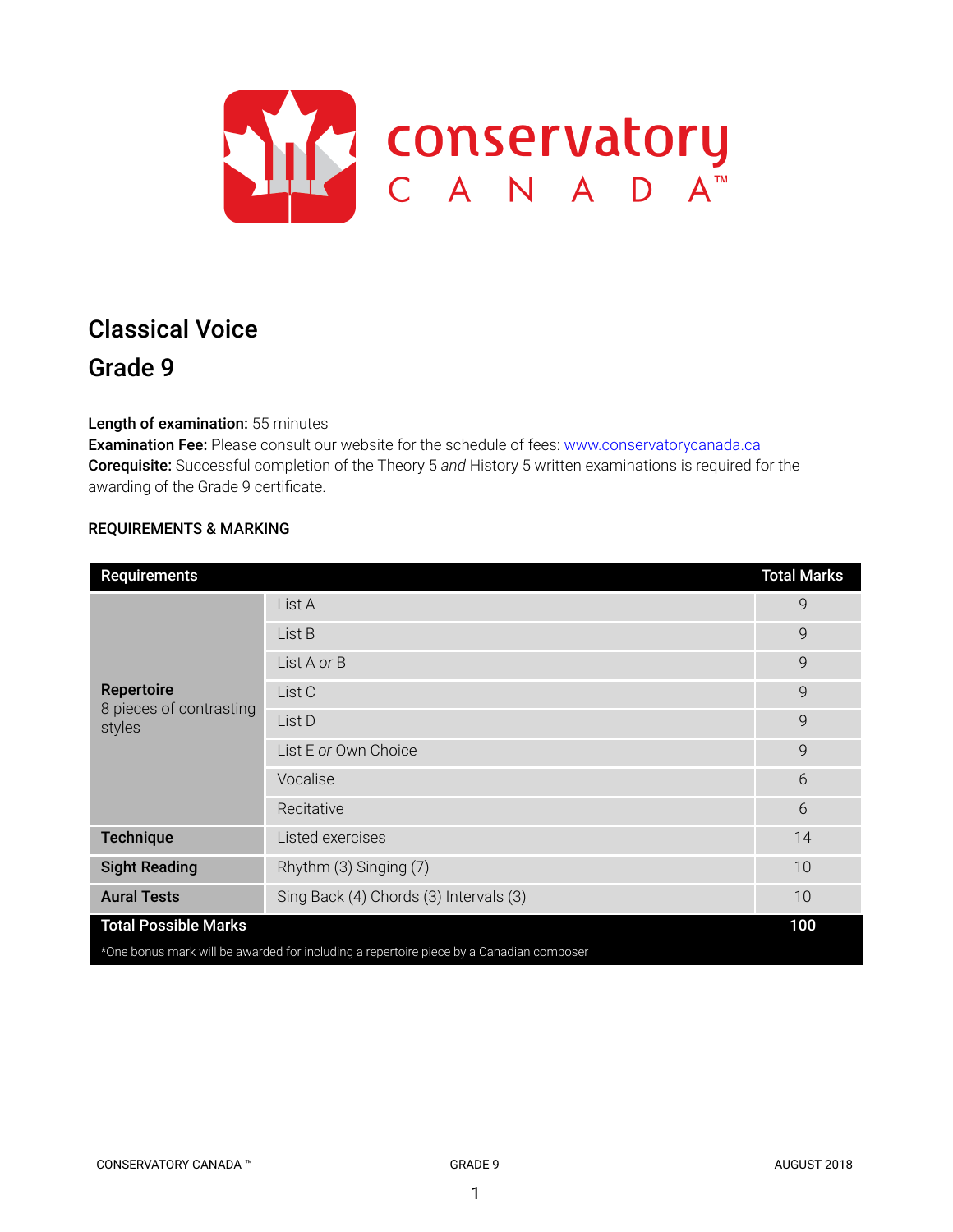# **REPERTOIRE**

- Candidates must be prepared to sing eight pieces varying in key, tempo, mood, and subject, with at least three different composers being represented to receive full marks:
	- *One* List A piece
	- *One* List B piece
	- *One* List A *or* List B piece
	- *One* List C piece
	- *One* List D piece
	- *One* List E *or* Own Choice piece
	- *One* Vocalise
	- *One* Recitative
- Own Choice selection:
	- This piece may be chosen from the repertoire list (Classical or Contemporary Idioms) or may be a free choice (not chosen from the repertoire list).
	- Free choice pieces do not require approval.
	- Must be at or above the Grade 9 level (can be more than one level above).
	- This piece must be suitable for the candidate's voice and age.
	- Vocal duets are acceptable, provided the candidate's part is equivalent in difficulty to Grade 9, and a second vocalist covers the second part. The second part may be sung by the teacher.
- The vocalise must be sung to the five vowels listed in the technical exercises, changing them throughout the vocalise. Each vowel must be used. Memorization is encouraged, but not required.
- Two languages, in addition to English, must be represented in the repertoire choices.
- All pieces must be sung from memory (except the vocalise) and may be transposed to suit the compass of the candidate's voice.
- Approval is required for Group pieces chosen from outside the repertoire list. The score must be provided to the Registrar (registrar@conservatorycanada.ca) with the requested Grade level and List. Approvals are free of charge and candidates will be furnished with an approval letter to present to the examiner at the examination.
- Due to time and space constraints, Musical Theatre selections may not be performed with choreography, costumes, props, or dance breaks.
- Repertoire written by Canadian composers is encouraged, although not required. One bonus mark will be awarded for including a Group piece or Own Choice piece by a Canadian composer. Canadian composers are indicated in the repertoire lists with an asterisk (\*).
- Any standard edition of the music may be used for the examination, without prior approval. Downloaded online copies must belong to the public domain or be authentic, purchased copies for which the candidate has obtained rights to use. Photocopies of pieces held without permission are not to be used for examinations.
- All pieces published in the Conservatory Canada New Millennium Series Voice, Grade 9, may be used.

# TECHNICAL TESTS

Candidates must be prepared to sing any or all of the exercises below, in the following manner:

- Must be sung to vowels as requested by the examiner, (IPA): ee [*i*],ay [*e*], ah [*a*], oh [*o*], oo [*u*]. Solfege syllables/tonic sol-fa names may *not* be used. Assessment of vowel quality will be stressed.
- Sung without accompaniment.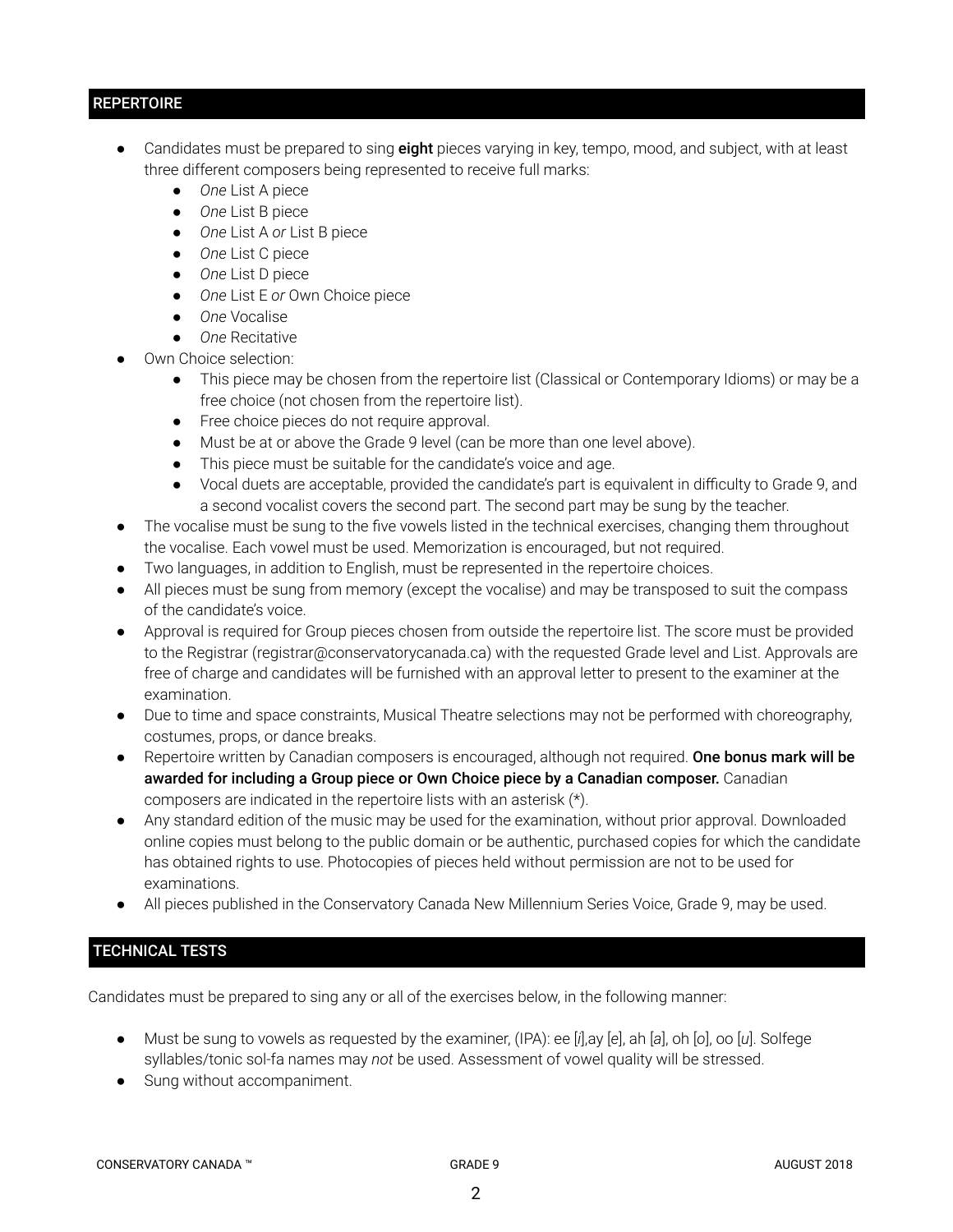- A different starting pitch for each exercise will be given by the Examiner. The candidate may request an alternate starting note and teachers may include a candidate's preferred range for each exercise with the repertoire list submitted to the Examiner. This must include more than one starting note and is designed to aid the Examiner in understanding the candidate's vocal range.
- Metronome markings are to be regarded as minimum speeds.
- Exercises must be sung in one breath, unless a breath mark is indicated by a comma. In some cases, optional breath marks are included in parenthesis.
- Slurs indicate legato singing; staccato marks indicate staccato singing.







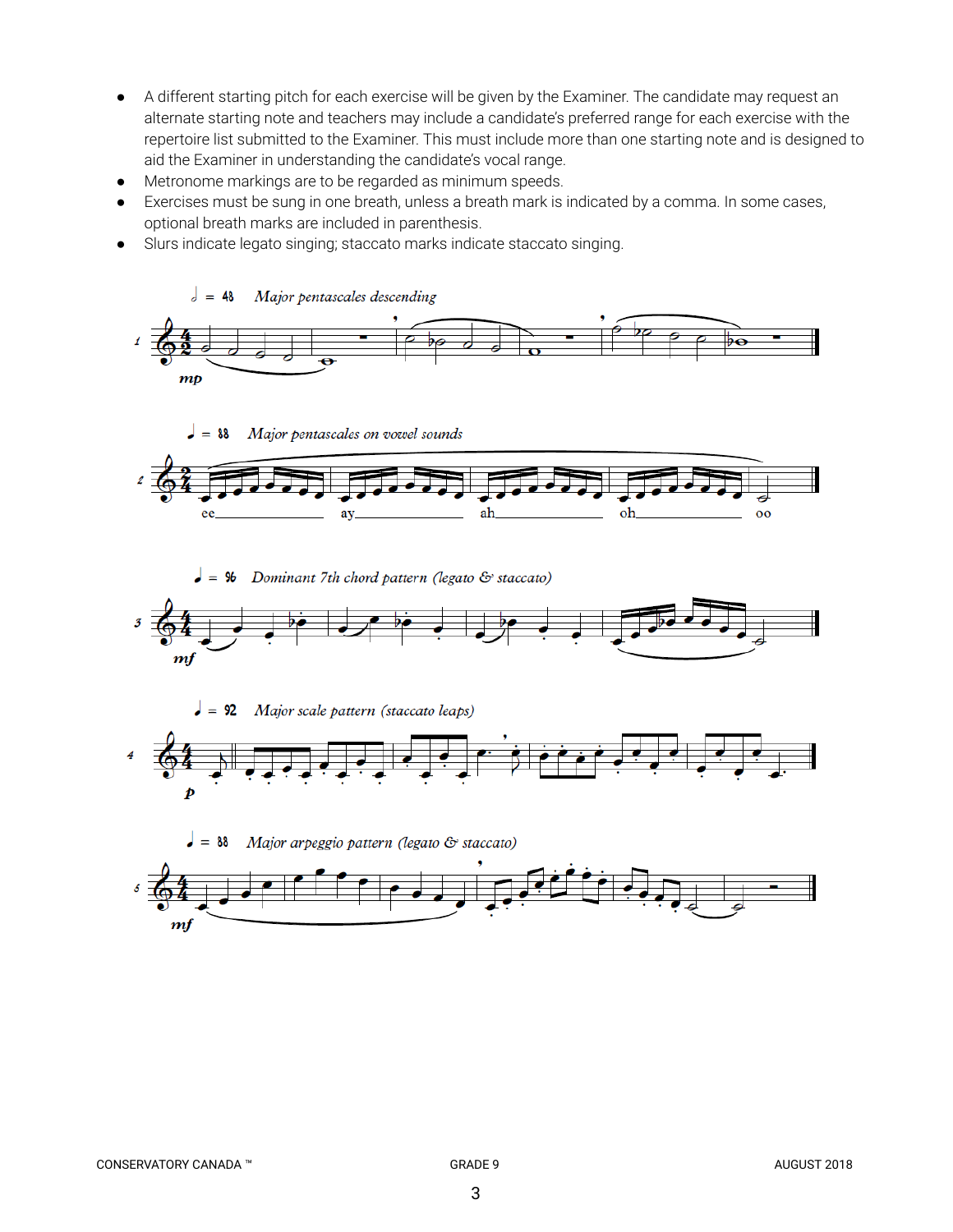

# SIGHT READING

Candidates will be given a brief period to scan the score for the following two tests:

# Rhythm

Tap or clap (at the candidate's choice) a rhythm, 4 bars in length.

- Time signature may be simple or compound.
- A variety of note and rest values as well as ties and syncopations may be used.

# *Example:*

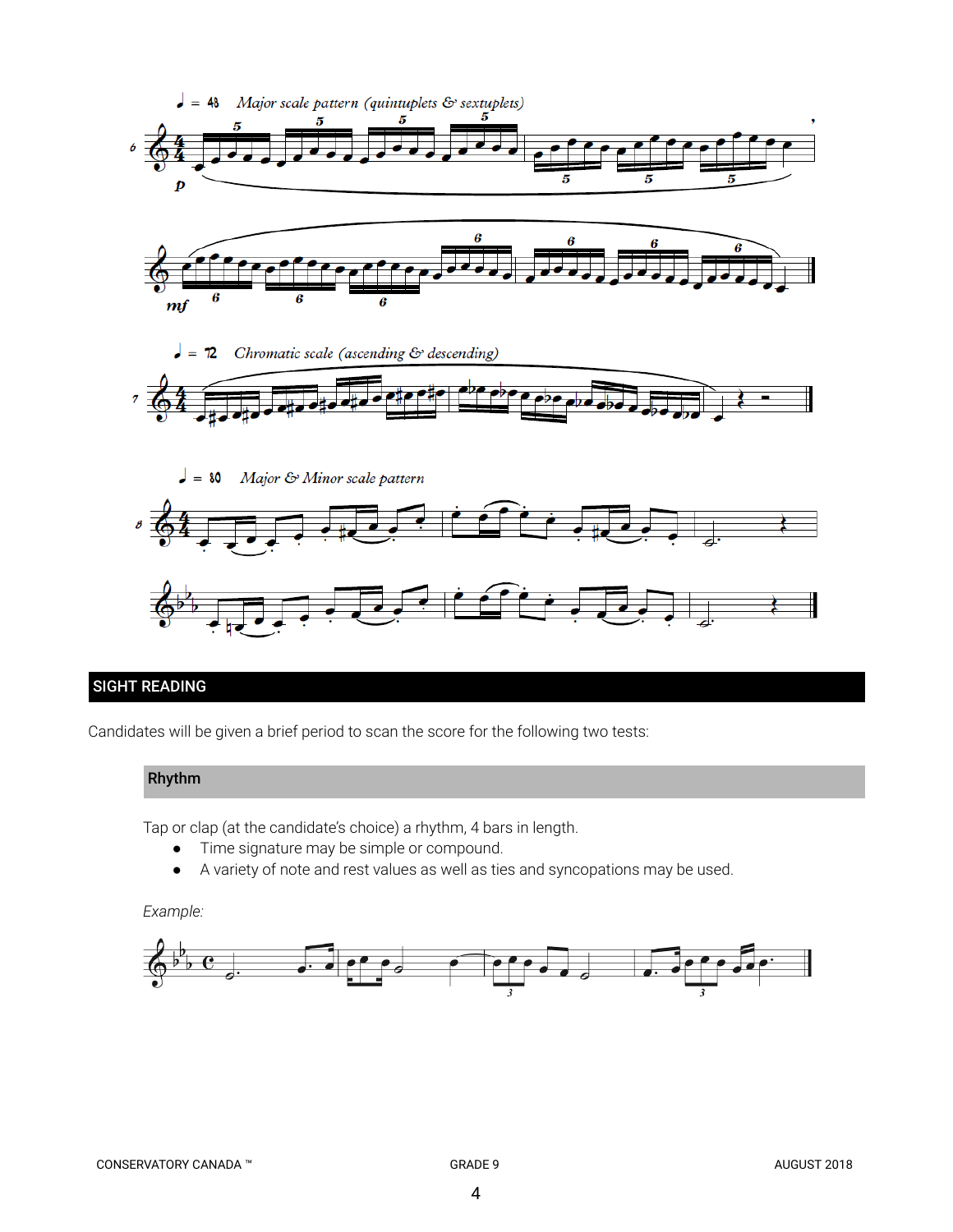# Singing

Sing at sight a simple, unaccompanied, 4 to 8 bar melody equal in difficulty to pieces at the Grade 5 level. The melody will be within the range from the dominant below the tonic to an octave above the tonic. Candidates may use any vowel of their choice, solfege syllables, or numbers. The examiner will play a I-IV-V-I chord progression (with the leading note to tonic in the upper part) on the piano to establish the tonality, followed by the tonic note.

- *●* Any major or minor key with up to and including five sharps or flats.
- *●* Time signature may be 3/4, 4/4 or 6/8.
- A variety of note and rest values may be used, but not complex rhythmic patterns.
- Intervals used will be 2nds, 3rds, 4ths, 5ths, 6ths and 7ths.
- The melody will begin on a note of the tonic triad.

# AURAL TESTS

Candidates will be required to complete the following three tests:

# Sing Back

Play back or sing back on any vowel (at the candidate's choice), the *upper part* of a two-part phrase in a major key. The melody will begin on a note of the tonic chord. The examiner will:

- Name the key—major keys with up to and including three sharps or flats.
- Play the tonic four-note chord in broken form.
- Play the melody twice.

# *Example:*



# Chord Identification

Identify the following chords after being played once by the examiner.

- All chords will be played in solid form.
- Candidates must identify the inversion of major and minor 4-note chords.

| Chord          | <b>Inversion</b>     | <b>Position</b> |
|----------------|----------------------|-----------------|
| Major (4-note) | Root & 1st inversion | Close           |
| Minor (4-note) | Root & 1st inversion | Close           |
| Dominant 7th   | Root                 | Open (SATB)     |
| Diminished 7th | Root                 | Open (SATB)     |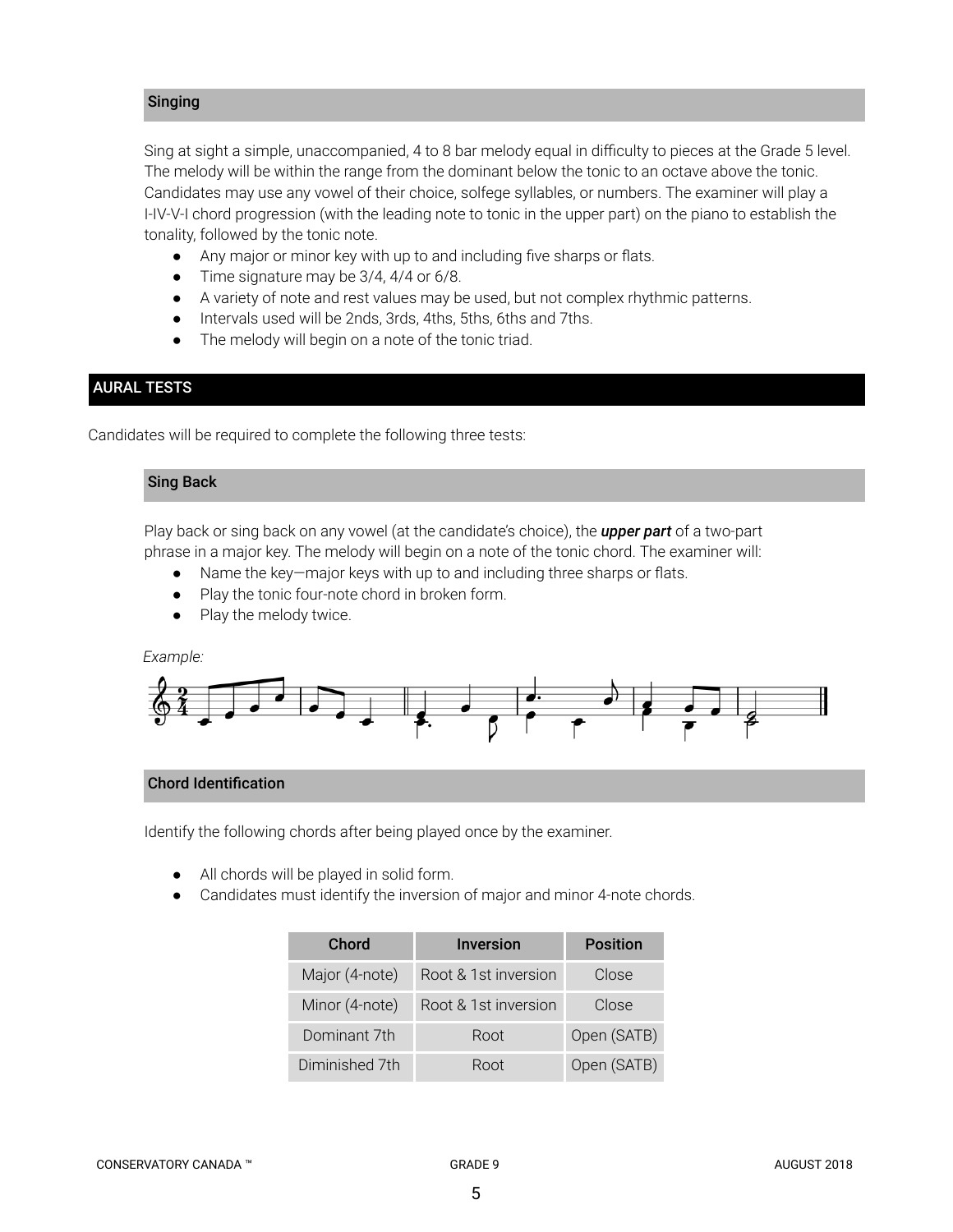# Interval Identification

Identify or sing any of the following intervals.

- If identifying, the intervals will be played once, in broken form, by the examiner.
- If singing, the examiner will provide a starting note.

| Ascending                                 | <b>Descending</b>                         |  |
|-------------------------------------------|-------------------------------------------|--|
| minor 2nd                                 | minor 2nd                                 |  |
| major 2nd                                 | major 2nd                                 |  |
| minor 3rd                                 | minor 3rd                                 |  |
| major 3rd                                 | major 3rd                                 |  |
| perfect 4th                               | perfect 4th                               |  |
| tritone (augmented<br>4th/diminished 5th) | tritone (augmented<br>4th/diminished 5th) |  |
| perfect 5th                               | perfect 5th                               |  |
| minor 6th                                 | minor 6th                                 |  |
| major 6th                                 | major 6th                                 |  |
| minor 7th                                 | minor 7th                                 |  |
| major 7th                                 | major 7th                                 |  |
| perfect 8th                               | perfect 8th                               |  |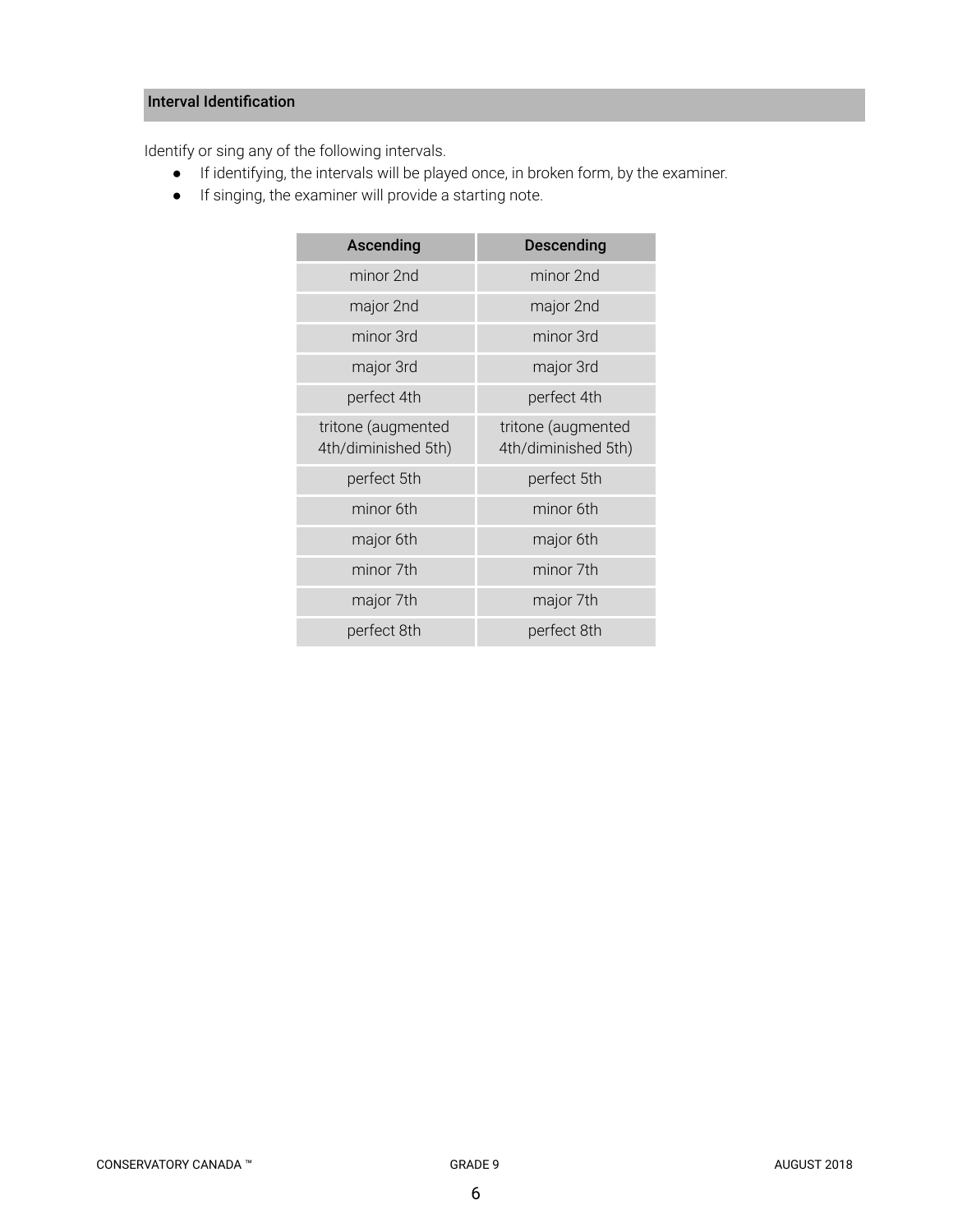# REPERTOIRE LIST

# LIST A

### ARNE, T.

● Preach Not Me Your Musty Rules

# BACH, J.S.

- Mein Gläubiges Herze
- Magnificat
- Et Exultavit
- Komm Susser Tod (with recitative)
- Quia Respexit

#### CALDARA, A.

- Alma Del Core (26 Italian Songs & Arias)
- Selve Amiche, Ombrose Piante

#### CARISSIMI, G.

● Vittoria Mio Core *(26 Italian Songs & Arias)*

#### DIBDIN, C.

● Blow High, Blow Low

### DOWLAND, J.

● Weep You No More Sad Fountains

# DURANTE, F.

- Danza, Danza Fanciulla Gentile (26 Italian Songs & Arias)
- Vergin, Tutto Amor *(26 Italian Songs & Arias)*

# FALCONIERI, A.

● Bella porta di rubini

#### FORD, T.

● Faire, Sweet, Cruel

#### GREENE, M.

● I Will Lay Me Down in Peace

# HANDEL, G.F.

#### *Messiah*

- How Beautiful are the Feet
- Angels Ever Bright And Fair *(Theodora)*

*Rinaldo*

● Lascia Ch'io Pianga

#### *Samson*

● Return, O God of Hosts

#### *Semele*

● Where'er You Walk

# *Serse*

● Ombra Mai Fu (with recitative)

● Va Godendo

- *Siroe*
	- Ch'io Mai Vi Possa

#### HAYDN, F.J.

- Piercing Eyes
- She Never Told Her Love
- Sympathy
- The Mermaid's Song (Now the Dancing Sunbeams Play)

# LEGRENZI, G.

● Che Fiero Costume *(26 Italian Songs & Arias)*

# LOTTI, A.

● Pur Dicesti, O Bocca Bella *(26 Italian Songs & Arias)*

#### MOZART, W.A.

- Dans Un Bois Solitaire
- Das Veilchen
- Del più sublime soglio
- Der Zauberer
- Ubriaco non son io
- *Don Giovanni*
	- Vedrai Carino

*Le Nozze di Figaro*

● Voi Che Sapete

# PARISOTTI, A. (ATTR. PERGOLESI)

● Se Tu M'ami *(26 Italian Songs & Arias)*

# PERGOLESI, J.B.

*Stabat Mater*

● Cujus Animam Gementem

#### PURCELL, H.

- From Rosy Bowers
- Hark! The Echoing Air
- Man is for the Woman Made

#### SCARLATTI, A.

● Gia Il Sole Dal Gange *(26 Italian Songs & Arias)*

# VIVALDI, A.

● Un Certo Non So Che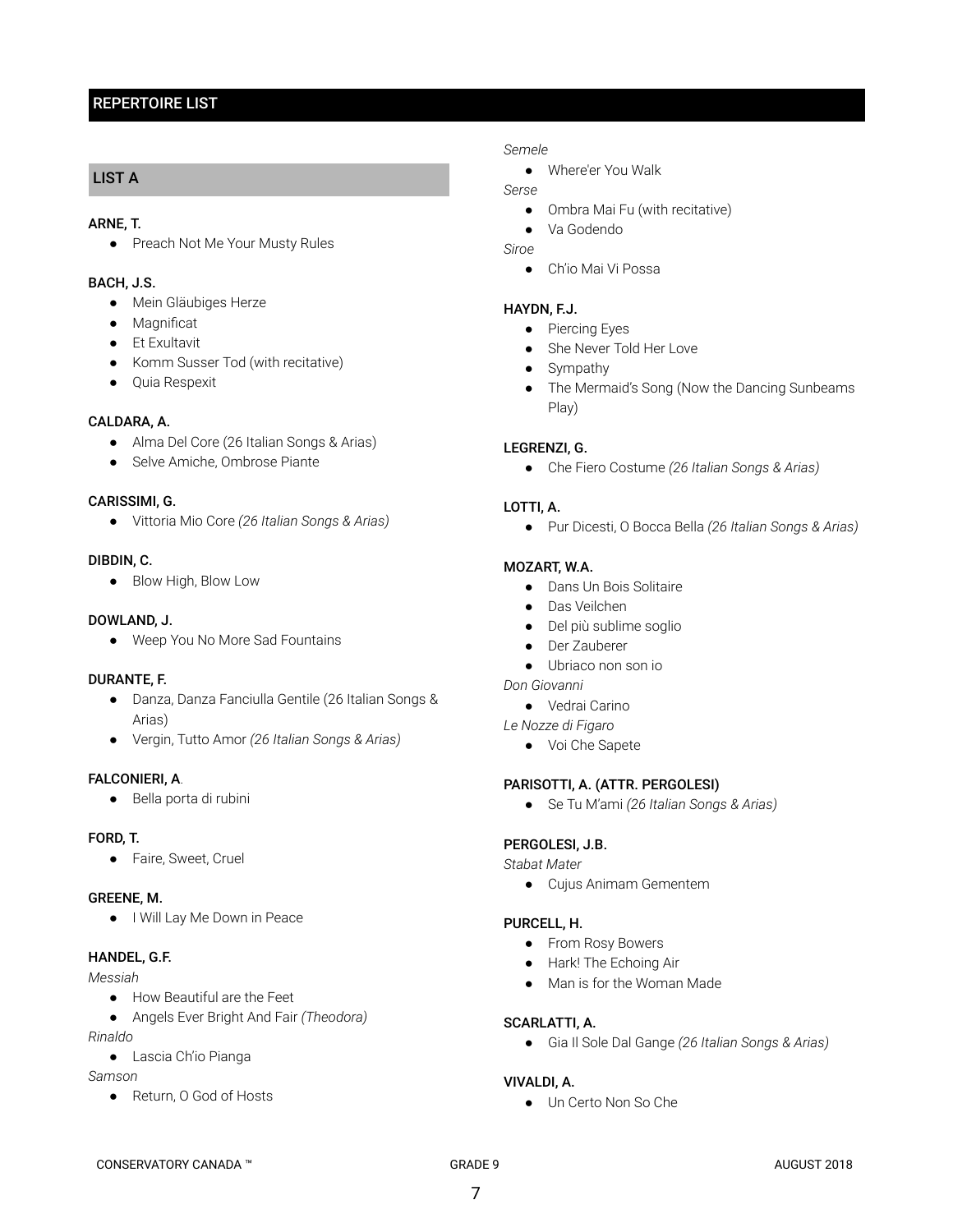# FOLK SONGS

#### BRITTEN, B. (ARR.)

● The Ash Grove

# GURNEY, I. (ARR.)

● Down By the Salley Gardens

#### HUGHES, H. (ARR.)

- The Leprechaun
- The Lover's Curse

#### \*RIDOUT, G. (ARR.)

● Ah! Si Mon Moine Voulait Danser

# LIST B

# BACH, J.S./GOUNOD, C.

● Ave Maria

#### BELLINI, V.

- Dolente Immagine di Fille Mia
- Ma Rendi Pur Contento
- Vaga Luna Che Inargenti

#### BRAHMS, J.

- An Die Nachtigall
- Das Madchen spricht
- Madchenlied
- Sapphische Ode
- Treue Liebe
- Vergebliches Ständchen
- Wie Melodien

### CATALINI, A.

● Le Pescatrice

#### CHAUSSON, E.

- Amour d'Antan
- Le Charme

#### DEBUSSY, C.

- Beau Soir
- Fleur des Bles
- Les Cloches
- Nuit d'Etoiles

# FAURE, G.

● Adieu

- Aurore
- Chanson d'Amour
- En Priere
- Ici Bas
- Les Roses d'Ispahan
- Le Secret
- Lydia
- Mai
- Reve d'Amour

#### GRANADOS, E.

● El Majo Discreto *(First Book of Soprano Solos)*

#### HAHN, R.

● Offrande

#### MAHLER, G.

- Phantasie
- Starke Einbildungskeit

#### MASSENET, J.

● Bonne Nuit *(First Book of Soprano Solos)*

#### MENDELSSOHN HENSEL, F.

- Das Meer erglänzte weit hinaus
- Die Sommernacht
- Kommen und Scheiden
- Sehnsucht
- Verlust

#### SCHUBERT, F.

- An den Fruhling
- Auf dem Wasser zu Singen
- Der Musensohn
- Die Forelle
- Du Bist Die Ruh
- Fruhlingsglaube
- Halt
- La Pastorella(First Book of Soprano Solos II)
- Lied der Mignon, Op. 62 No. 4
- Nacht und Traume
- Schafers Klagelied
- Standchen
- Die Taubenpost

#### SCHUMANN, R.

- Dein Angesicht
- Der Nussbaum
- Die Soldatenbraut
- Er ist's
- In der Fremde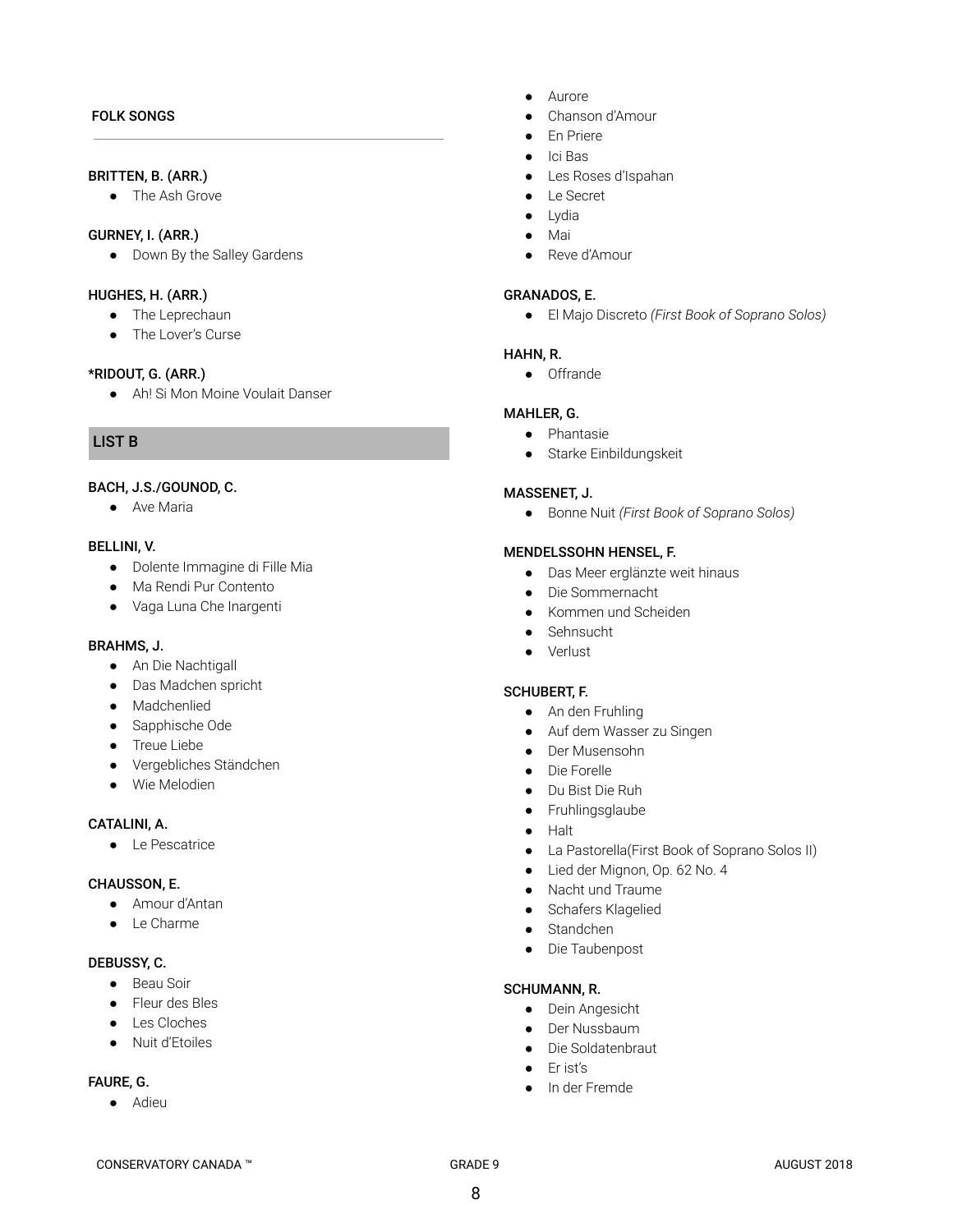- Intermezzo
- Schneeglöckchen
- Schone Fremde
- Wehmut
- *2 Venetianische Lieder* (for male voices) *:*
	- Choose ONE

# WOLF, H.

● Der Gartner

# LIST C

# BRITTEN, B.

*Four Burns Songs*

● The Winter

# BARBER, S.

- The Monk and his Cat
- Sure on this Shining Night

# FINZI, G.

- Come Away, Death
- O Mistress Mine
- Who Is Sylvia?

# GIANINNI, V.

● Tell me oh blue, blue sky

# GRANADOS, E.

● El Majo Discreto

# GRIEG, E.

● Solveig's Song

# GURNEY, I.

- I Will Go With My Father a-Ploughing
- Spring

# HARTY, H.

● Sea Wrack

# HEAD, M.

- A Dog's Life
- A Green Cornfield
- A Piper
- Foxgloves
- Lone Dog
- Mamble
- Money-O!
- The Singer

# IRELAND, J.

- Sea Fever
- Vagabond
- When Lights go rolling round the sky

# NILES, J.J.

● The Black Oak Tree

### OBRADORS, F.

● Con Amores, La Mi Madre

# POULENC, F.

# *La Courte Paille*

● Choose ONE

# **QUILTER, R.**

- Blow Blow Thou Winter Wind
- Come Away Death
- Fair House of Joy
- Love's Philosophy
- Music, When Soft Voices Die

# RAVEL, M.

*5 Mélodies Populaires Grecques*

- $\bullet$  No. 1
- $\bullet$  No. 2
- No. 5

# RODRIGO, J.

- Coplillas de Belen
- Pastorcito Santo

# SAMUEL, H.

● Diaphenia

# SATIE, E.

● La Statue de Bronze

*Ludions*

● Choose TWO

# THIMAN, E.

- In the Bleak Midwinter
- The Silver Swan

#### VAUGHAN WILLIAMS, R.

- The Call
- *Songs of Travel*
	- Choose ONE

# WARLOCK, P.

● Bethlehem Down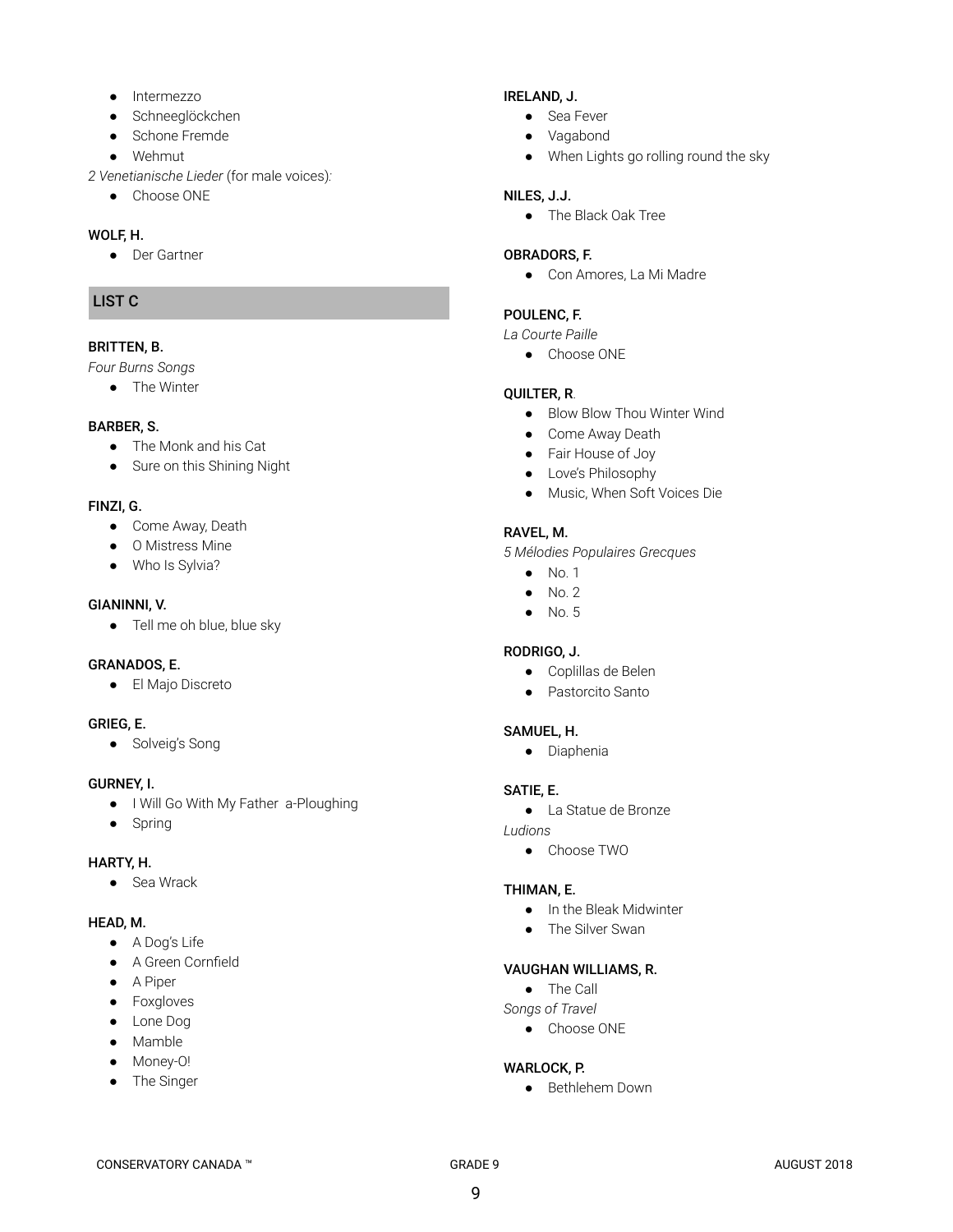- My Own Country
- Pretty Ring Time
- The Night

# LIST D

# ARGENTO, D.

*Six Elizabethan Songs*

- Dirge
- Spring

# BARAB, H.

- I was standing on the corner
- I'll never go to Macy's anymore

# BARBER, S.

- A Green Lowland of Pianos
- At St. Patrick's Purgatory
- Sea-Snatch
- Sure on this Shining Night
- The Monk and his Cat
- With Rue my heart is Laden

#### *Vanessa*

● Must the Winter come so soon

# \*BECKWITH, J.

*4 Songs to Poems by E.E. Cummings*

- $\bullet$  No. 1
- $\bullet$  No. 2
- *5 Lyrics of the Tang Dynasty*
	- The Limpid River
	- The Staircase of Jade

# BENNETT, R.R.

*A Garland for Marjory Fleming*

● Choose ONE

# BERNSTEIN, L.

● A Simple Song

*I Hate Music*

- $\bullet$  No. 2 ● No. 3
- $\bullet$  No. 4
- 
- $\bullet$  No. 5

# \*BISSELL, K.

*Hymns of the Chinese Kings*

● Choose ONE

# \*CARDY, P.

*Autumn*

● Twilight

# CARPENTER, J.A.

● Looking-Glass River

# DELLO JOIO, N.

● New Born

# \*DUNCAN, C.

*Departures*

● Stars, Songs, Faces

# \*FORSYTHE, M. (ARR.)

*Three Metis Folksongs from Saskatchewan*

- Adieu de la Mariée
- Chanson de la Grenouillère

# HOIBY, L.

*13 Songs*

- Lady of the Harbour
- To an isle in the water
- What if
- Where the Music comes from

# \*JANES, K. & STINSON, J.

*Penny Songs*

- A Penny Song
- I Can Fly

# LOWRY, R.

● At the River (arr. Copland)

# \*MCINTYRE, P.

● A Limerick of Limericks (complete)

# MENOTTI, G.

*The Medium*

● The Black Swan *(American Arias for Soprano)*

# \*MORAWETZ, O.

- Grenadier
- Land of Dreams
- Piping Down the Valleys Wild

# \*MURGATROYD, V.

● I wandered lonely as a cloud

# MUSGRAVE, T.

*A Suite o Bairnsongs*

- $\bullet$  No. 1
- $\bullet$  No. 2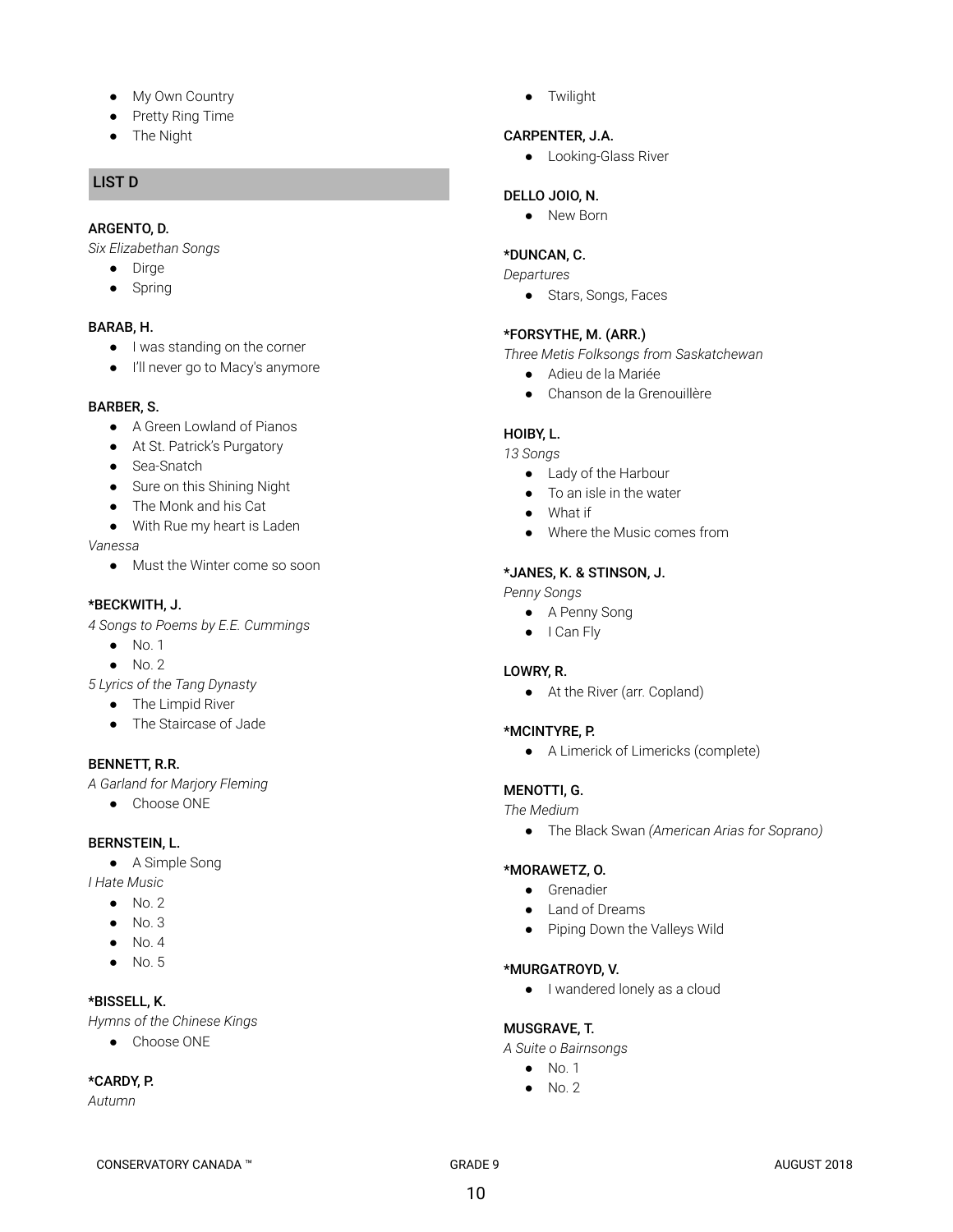● No. 3

# \*NAYLOR, B.

● Come Away Death

### \*O'HARA, G.

- The Living God
- There Is No Death

### \*RUSSELL, W.

● Blow, Blow Thou Winter Wind

#### \*SOMERS, H.

● Conversation Piece

### WALTON, W.

● Under the Greenwood Tree

# LIST E (MUSICAL THEATRE)

# BERNSTEIN, L.

*West Side Story*

● Maria

# BOCK, J. & HARNICK, S.

*Fiddler on the Roof*

● Miracle of Miracles

# GILBERT, W. & SULLIVAN, A.

*H.M.S. Pinafore*

● Sorry Her Lot

*Iolanthe*

● The Sentry's Song (When All Night Long)

#### *Patience*

● Love is a Plaintive Song

*Princess Ida*

● O Goddess Wise

*The Gondoliers*

- On the Day I Was Wedded
- When a Merry Maiden Marries

# HAMLISCH, M.

*A Chorus Line*

● What I Did for Love

# LLOYD WEBBER, A.

- *Cats*
	- Memory

# LERNER, J. & LOEWE, F.

*My Fair Lady*

● Show Me

# LOESSER, F.

*Guys and Dolls*

● Luck Be A Lady

# RODGERS, R. & HAMMERSTEIN, O.

*Carousel*

- What's the Use of Wond'rin
- *The King and I*
	- My Lord and Master
	- Something Wonderful

# RODGERS, R. & HART, L.

*Babes in Arms*

● The Lady is a Tramp

# ROMBERG, S.

*The Student Prince*

● Drinking Song

# SCHÖNBERG, C.

*Les Misérables*

● Master of the House

# SONDHEIM, S.

- *Sweeney Todd*
	- Not While I'm Around

# WILLSON, M.

*The Music Man*

● The Sadder But Wiser Girl

# WRIGHT, R. & FORREST, G.

*Kismet*

● Baubles, Bangles and Beads

# **RECITATIVES**

# HANDEL, G.F.

*Messiah*

● Any recitative, any voice

# **SOPRANO**

# BACH, J.S.

#### *Cantata No. 5*

● Ich bin ja nur das kleinste Teil der Welt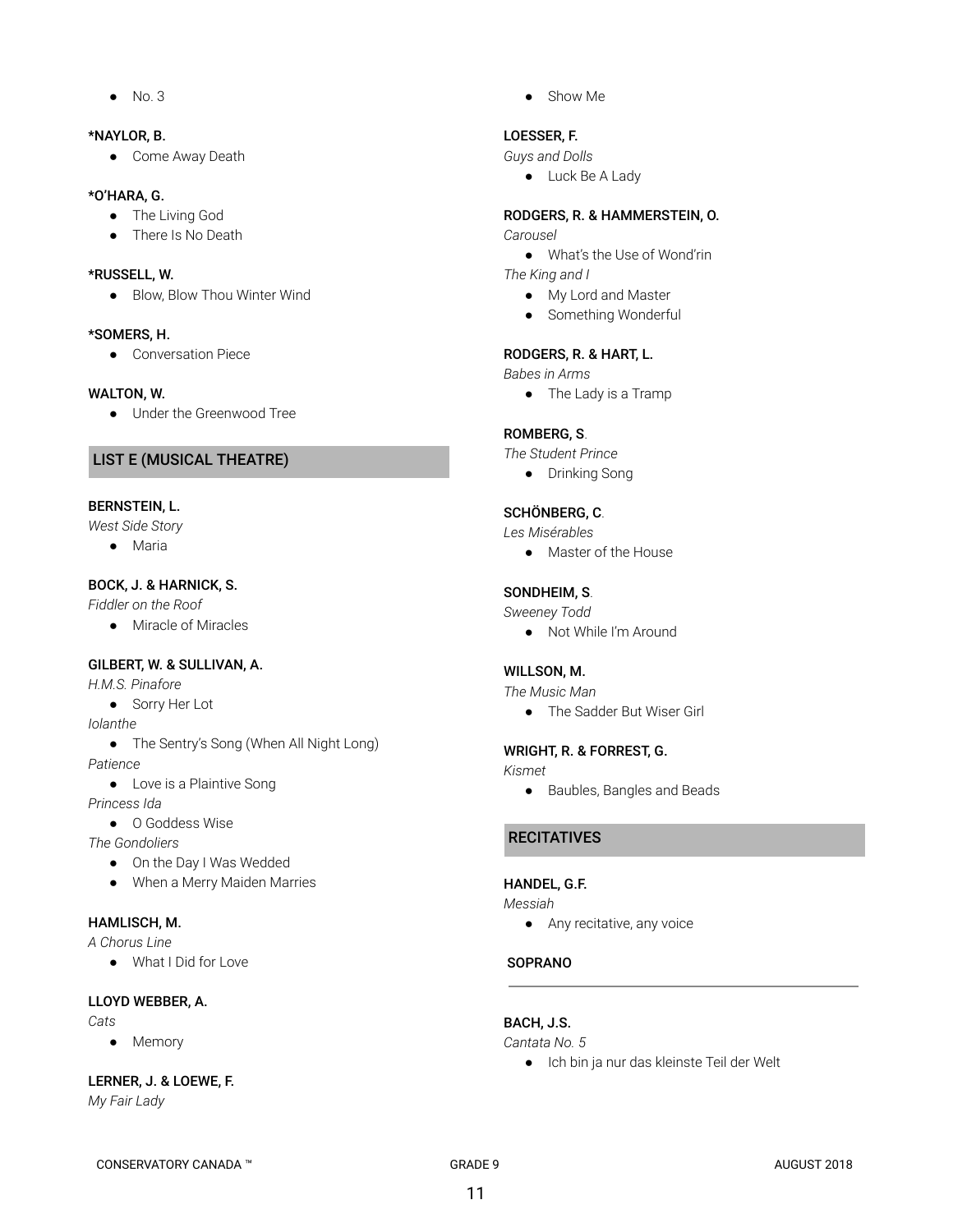# BIZET, G.

*Carmen*

● C'est des contrebandiers

# BRITTEN, B.

*Albert Herring*

● Of all the pupils in the school

# GILBERT, W. & SULLIVAN, A.

*H.M.S. Pinafore*

● Hours creep on apace

# HANDEL, G.F.

*Messiah*

● And the Angel said unto them, Fear not

# MOZART, W.A.

*Le nozze di Figaro*

● Presto avvertiam Susanna

# ROSSINI, G.

*Il barbiere di Siviglia*

● Si, si, la vincero

# MEZZO SOPRANO/CONTRALTO

# GILBERT, W. & SULLIVAN, A.

*The Mikado*

● Alone, and yet alive!

# HANDEL, G.F.

*Serse*

- Frondi tenere
- *Susanna*
	- I know the pangs

# MENDELSSOHN, F.

*Elijah*

● Elijah, get thee hence

# OFFENBACH, J.

*La Grande-Duchesse de Gerolstein*

● Vous aimez le danger

# ROSSINI, G.

*Il barbiere di Siviglia*

● Si, si, la vincero

# **TENOR**

# GILBERT, W. & SULLIVAN, A.

*The Pirates of Penzance*

● Now for the pirates' lair!

# GLUCK, C.W.

*Iphigenie en Tauride*

● Quel langage accablant

# HANDEL, G.F.

*Judas Maccabaeus*

● Victorious hero!

# HAYDN, F.J.

*The Seasons*

● Wrapp'd in her dew-bespangled veil

# MOZART, W.A.

*Don Giovanni*

● Come mai creder deggio

# WEBER, C.M.

### *Der Freischütz*

● Nein, länger trag ich nicht die Qualen

# BARITONE/BASS

# BACH, J.S.

*Christmas Oratorio*

● Was Gott dem Abraham verheissung

# CHERUBINI, L.

*Medee*

● Ah! C'est trop s'occuper d'un présage funeste

# DONIZETTI, G.

*Lucia di Lammermoor*

● Tu del versato sangue

# GILBERT, W. & SULLIVAN, A.

*The Gondoliers*

● To help unhappy commoners

# HANDEL, G.F.

*Judas Maccabaeus*

● Be comforted